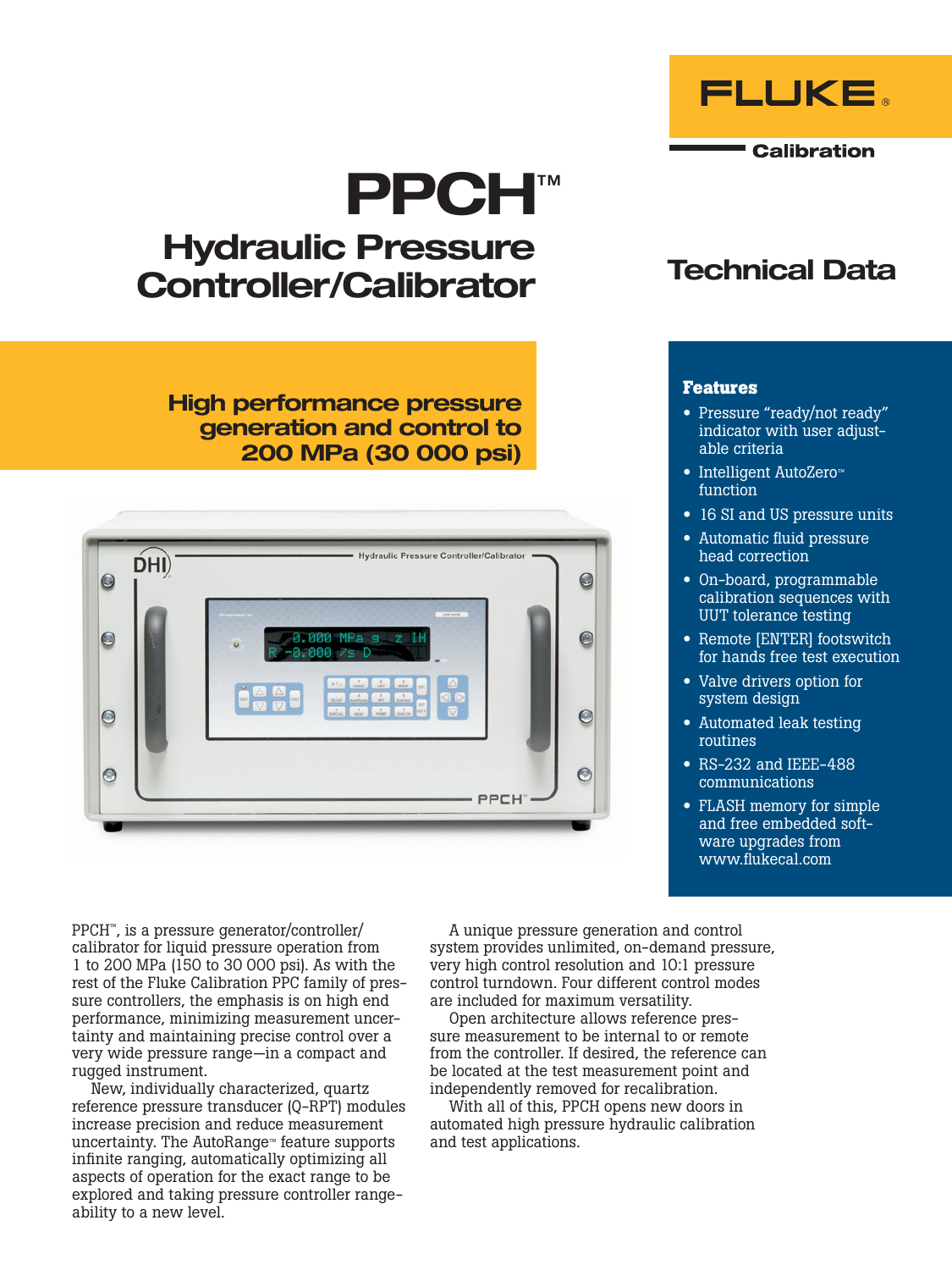





- 1. Make automatic fluid head corrections for differences in height between PPCH and UUT.
- 2. Run automated test system prime and purge functions.
- 3. Run leak test function.
- 4. Automatically optimize measurement, control and safety features for the exact pressure range and mode of operation.
- 5. View and select active Q-RPT (from up to four in PPC/RPM system).
- 6. Set up and run calibration sequences automatically, with tolerance testing, based on UUT tolerance, range and measurement mode.
- 7. Select between saved, user defined range configurations.
- 8. Select pressure unit of measure.
- 9. Select measurement mode (absolute, gauge).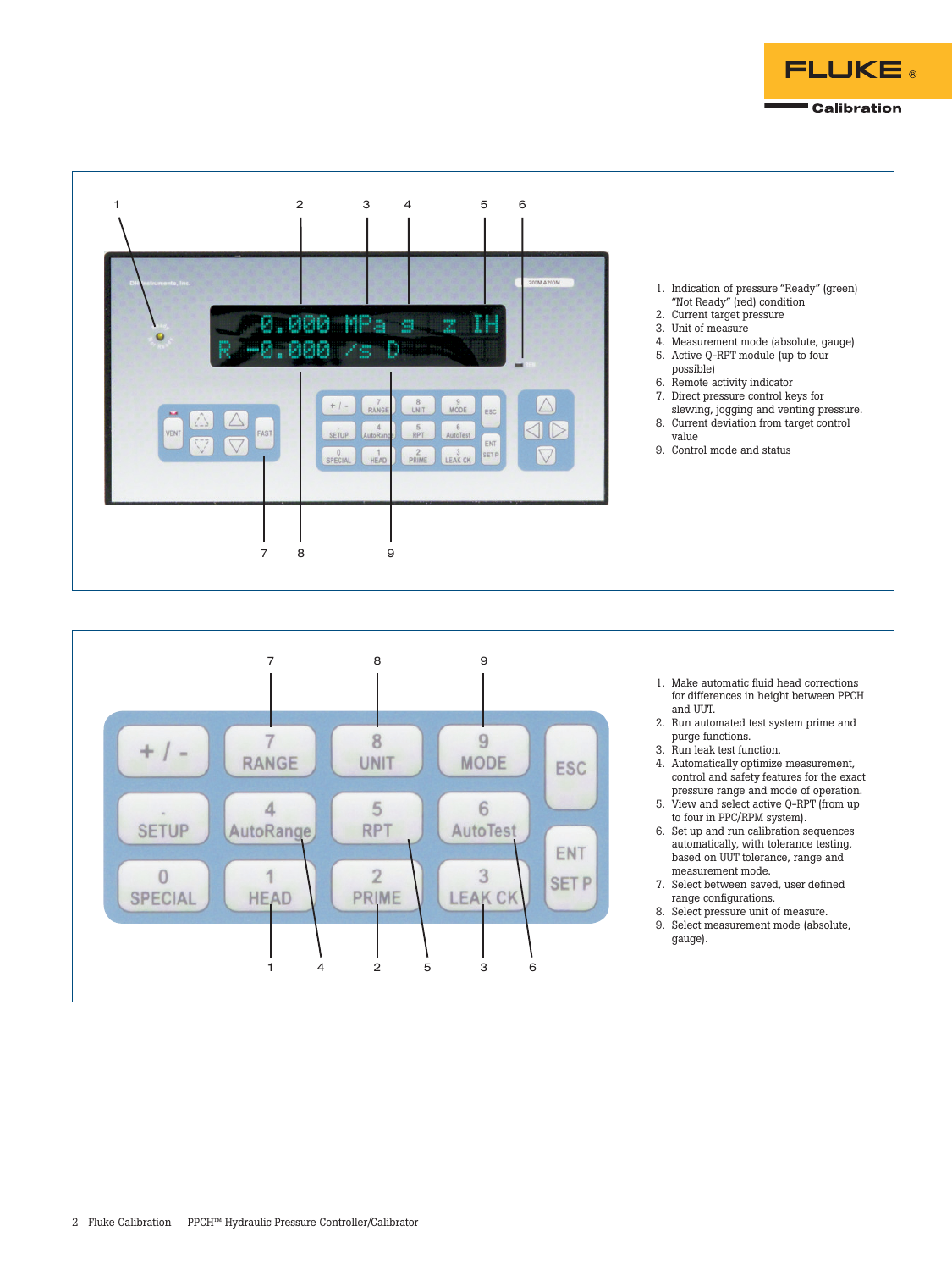

## **Quartz reference pressure transducer (Q-RPT) modules**

PPCH's outstanding pressure measurement specifications are made possible by the Fluke Calibration exclusive quartz reference pressure transducer (Q-RPT) modules.

Q-RPTs measure pressure by measuring the change in the natural oscillating frequency of a quartz crystal with pressure induced stress. To be qualified for use in a Q-RPT module, each transducer is individually evaluated and characterized using automated primary pressure standards. Only transducers exhibiting required levels of linearity, repeatability and stability are selected. A proprietary compensation model, derived from more than 15 years experience with thousands of quartz pressure transducers, is applied to optimize the metrological characteristics needed in a transfer standard.

PPCH can be delivered with a low cost utility sensor for applications in which the high precision and stability of a Q-RPT are not required.

# **Q-RPTs available for PPCH**

| Q-RPT<br>designation | <b>SI</b> version<br><b>Maximum range</b><br><b>Absolute/gauge (MPa)</b> | <b>US</b> version<br><b>Maximum range</b><br><b>Absolute/gauge (psi)</b> |
|----------------------|--------------------------------------------------------------------------|--------------------------------------------------------------------------|
| A200M <sup>1</sup>   | 200                                                                      | 30 000                                                                   |
| A140M <sup>1</sup>   | 140                                                                      | 20 000                                                                   |
| A100M <sup>1</sup>   | 100                                                                      | 15 000                                                                   |
| A70M                 | 70                                                                       | 10 000                                                                   |
| A40M                 | 40                                                                       | 6 000                                                                    |
| A20M                 |                                                                          | 3 000                                                                    |

<sup>1</sup> Hi Q-RPT only, not available in Lo Q-RPT position.

# **Infinite ranging**™ **and autoRange**™

There's a lot more to covering a wide range of test devices with a single pressure controller than "% of reading" measurement uncertainty.

In addition to the necessary measurement uncertainty, PPCH offers the full pressure control and feature adaptability that are needed for true rangeability in test and calibration applications.

Infinite Ranging gives PPCH unprecedented versatility in adapting to a wide variety of devices to be tested. With the easy to use AutoRange function, a few simple key strokes or a single remote command string at the start of a test adapts every feature of the controller to optimize it for a specific range.

### **Open architecture**

A PPCH controller can be configured with up to four Q-RPT modules. These can be internal or external to the PPCH controller. External Q-RPTs are in Fluke Calibration RPM4™ Reference Pressure Monitors. The RPM4's Q-RPTs then become part of the PPCH system and are managed by PPCH. External Q-RPTs must be disconnected or protected by valves when PPCH is used at pressure greater than the external Q-RPT range.

Examples of possible PPCH system configurations include:

- A PPCH with one or two built-in Q-RPTs to act as a stand alone, "one box" controller/ calibrator package
- A PPCH with no internal Q-RPTs and an external Q-RPT to configure a system whose reference pressure measurement is remote from the controller. This configuration is ideal when it is advantageous for the reference to be removed from the system (e.g. for recalibration) while leaving the controller installed or to locate the reference measurement in closer proximity to the device or system under test
- A PPCH with no built-in Q-RPTs to act as a low cost automated pressure setting and controlling device (for example to automate pressure control in a PG7000™ piston gauge system)

# Open architecture PPCH system configuration examples